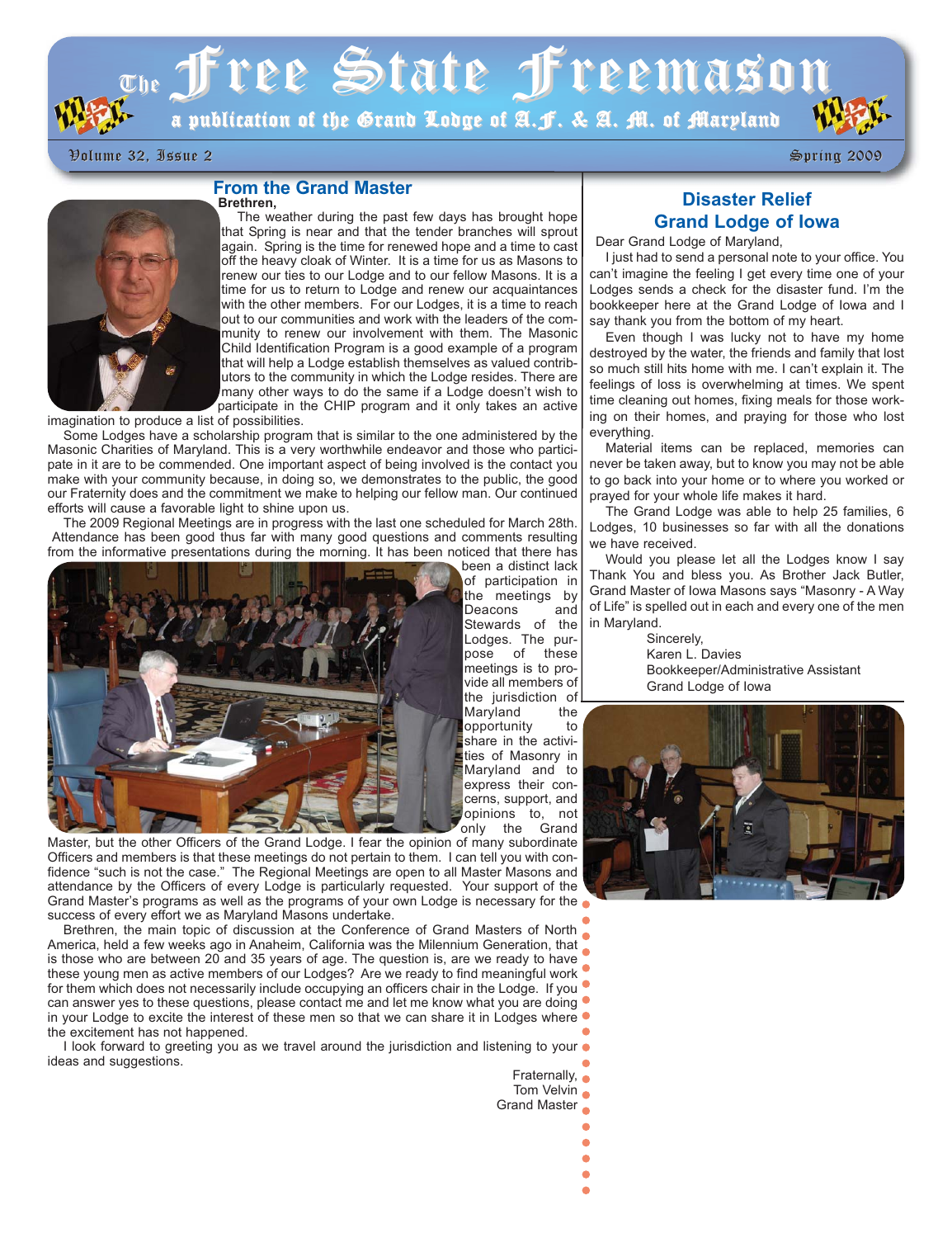Deadlines for submitting articles & information for publication in the *Free State Freemason*: **the 1st day of March (Spring), June (Summer), September (Fall), and December (Winter)**.

These dates are firm as the issue must be formatted and given to the printer the last day of these months.

> Send mail to: Free State Freemason 304 International Circle Cockeysville, MD 21030

> > 410-527-0600 tel 410-527-1276 fax

FSFM@glmd.org

#### **Article Submission**

These points should be followed for articles submitted for inclusion in the Free State Freemason publication:

Original pictures or pictures from a digital camera on disk are fine - use the highest resolution.

Ink jet prints or newspaper pictures **will not** reproduce satisfactorily.

If you desire the return of pictures, they must have submitting individual's name on the back.

Pictures should have accompanying documentation detailing who is in the picture and what the picture represents if not accompanied by an article. Articles must be typewritten.

Articles can be submitted to the editor by e-mail, fax, regular mail or dropped off at the Grand Lodge office.



## **The Grand Lodge of Maryland Ballroom Rentals**

**Contact:** Raymond J. Vogel, Ballroom Coordinator at 410-527-0289 **E-Mail:** glballroom@glmd.org, Fax 410-316-9410

**Office Hours:** 10:00 a.m. - 3:00 p.m. Monday - Friday by appointment. **Catering:** Approved list of caterers.

**Ballroom Capacity:** Receptions, 320, with a nice dance area. 410 for banquets without dance area. Separate room for Weddings and Special Events. **Rates:** Call for information.

**Parking:** Free on site, 178 spaces.

**Information:** Foyer is marble with a fantastic staircase. Ballroom is 55 ft. x 111 ft., with hardwood floors. Twelve brass chandeliers, dance area depends on table setup. A must see in person to really experience the beauty of this facility. Call us and come see our Ballroom in this beautiful Hunt Valley setting.

## **License Plates**



Masonic License plates are available to Maryland Masons, with vehicles registered in Maryland, as well as their wives, widows, and sons and daughters living at home. You do not have to wait for renewal of registration. Call Ray Vogel at 410-527-0600 to find out how it works and how easy it is to put them on your vehicle. *(Motorcycle tags are not available)*

**Be proud of your fraternity and display these plates on your car this year.**

## **Chair Plaques & The Tree of Life**

**Chair Plaques** are for chairs located in the Corinthian Room on the second floor of Grand Lodge. You may have your own name on a plaque, or have it in memory of, or to honor a person, club, or group. The Tree of Life is located in the main lobby of the Grand Lodge Building. You can sponsor a leaf

on the tree, or have it in memory of, or to honor a person, club, or group.

**The Chair Plaques and the Tree of Life leaves cost only \$200.00 each. This provides you with up to four lines on either, with twenty-one characters per line. Call Ray Vogel at the Grand Lodge at 410-527-0600 to make arrangements for yours.**

## **Time, Patience, and Perseverance…**

It's no secret that over the last few months the Grand Lodges of New York and D.C. have been involved in somewhat of a "Dust Up" with the Grand Lodge of New York withdrawing recognition from D.C. With the Grand Lodge of Maryland being the closest neighbor, if not physically, but in personal relationship, it was requested by both New York and D.C. that our Grand Master be the "Mediator" in an effort to negotiate a reconciliation.

The initial meeting occurred a day before M.W. Brother Velvin was to take office and the first notion was to follow the Grand Lodge of New York and withdraw recognition, however G.M. Velvin realized that this would ultimately adversely affect many Maryland Masons who hold duel membership. So a different strategy was adopted, to have both sides sit down and work out their differences, amicably. It was hoped that this could be accomplished prior to the Conference of Grand Masters of North America, but alas this was not to be.

Upon his arrival at the Conference, G.M. Velvin was met with the news that what had been an acceptable agreement on Feb. 3, 2009 had fallen apart and the two sides where as far apart as ever. It would take 2 more meetings while at the Conference to reach an accord and ultimately it would be done! On Tuesday morning, with the entire membership of the Conference in attendance, the Grand Lodges of New York and D.C. announced that an agreement had been reached and reconciliation was forthcoming. Both jurisdictions stated that without the patience of G.M. Velvin, his leadership and willingness to listen to both sides, this reconciliation would not have been possible. All three were given a standing ovation and M.W. Brother Velvin received congratulations from all in attendance for his leadership and courage for his part in negotiating what was best for the Fraternity.

The Grand Lodge of Maryland can be justifiably proud of our Most Worshipful Grand Master, for he has brought great honor, not only to himself but also to our Grand Jurisdiction and in doing so he has exemplified "Leadership by Example" and service to the "Craft."

Ronald G. Bélanger, PGM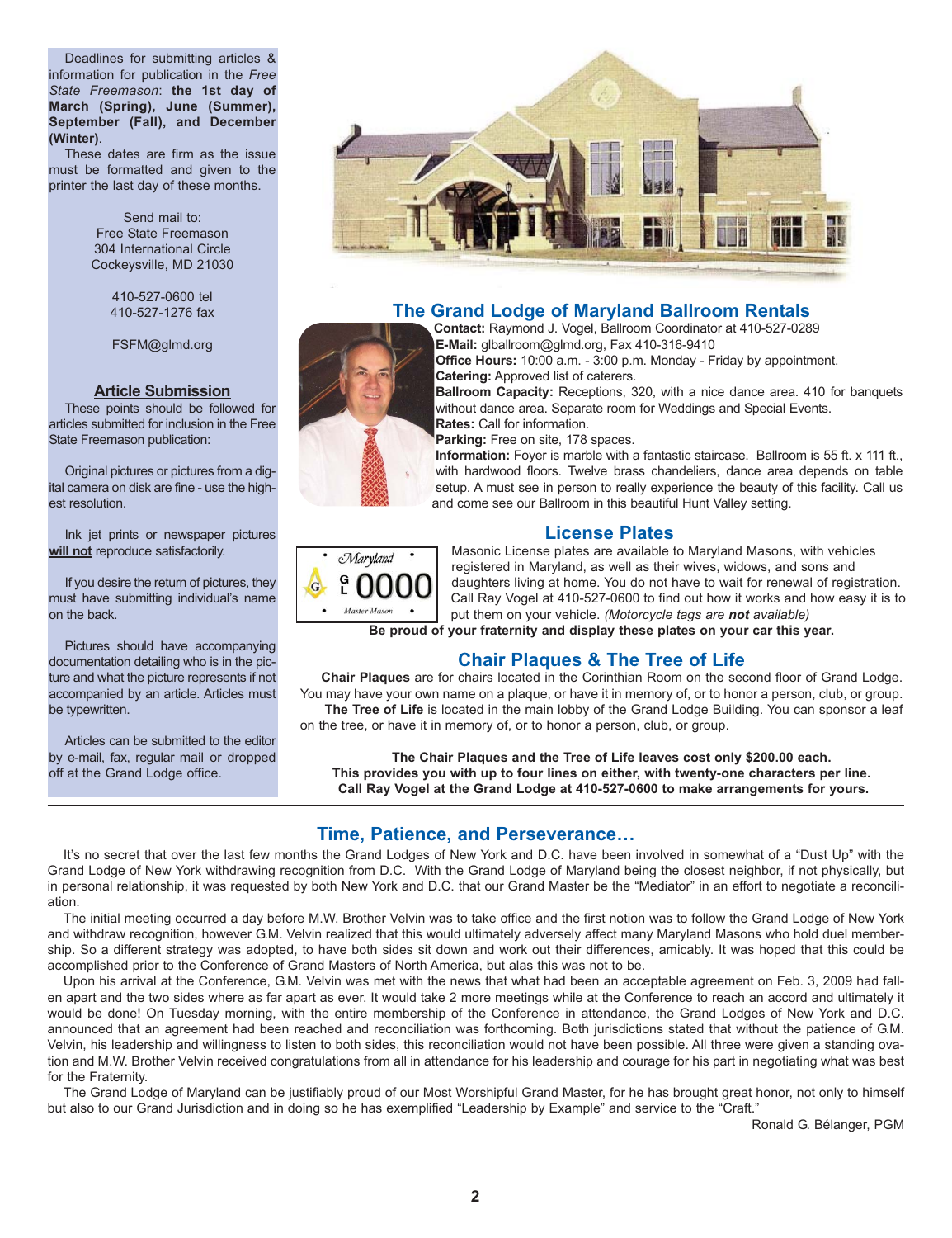#### **Thomas M. Velvin, Jr. Candidate for Re-Election Most Worshipful Grand Master**

**Blue Lodge:** Camp Springs Lodge No. 227; Raised May 12, 1978; Worshipful Master 1985. **Memberships:** Ancient and Accepted Scottish Rite since 1978; Ancient Arabic Order of Nobles of the Mystic Shrine since 1996; York Rite since 1998; Masonic Veterans since 2005; Chester River Shrine Club since 2005.

**Leadership Positions:** Webmaster, Maryland Masonic Family since inception in 1994; Director of Work, AASR Baltimore Valley, 1998; Deputy Grand Lecturer, District 8, 2003; Board of Trustees, 2005; Executive Committee, 2005; Chairman - Policy Committee, 2005; AASR Holding Company Board, 2006; Right Worshipful Master, Southern Maryland Past Master's Association, 2006; Asst. Treasurer, Christ Church at I.U. Worshipful Junior Grand Steward, 1987; Advisory Council Bethel No. 41, IOJD, 1988 - 1993; Worshipful Master, Dr. John Coats Memorial Lodge, 1990 - 1994; President, Camp Springs Temple Holding Corp., 1988 - 2003; Grand Inspector, 1994 - 2000. Served as President from 1996 - 2002. First President of combined Board; Board of Trustees, 1998 - 2004. Executive Committee, 1998 - 2004; Chair, Personnel Committee, 1998 - 2003; Co-Chair, Imperial Shrine 2005; web site, 2002 - 2006; Right Worshipful Junior Grand Warden, 2004; Venerable Master, Lodge of Perfection, 2005; Treasurer, Episcopal Church of the Nativity, 1978 - 2006; Right Worshipful Deputy Grand Master 2007-2008

**Awards:** Warren E. Seipp Award, November 1996; Coroneted Inspector General Honorary in Scottish Rite, October 2001

#### **Stephen J. Ponzillo, III Candidate for Re-Election R W Deputy Grand Master**



I am a candidate for reelection to the Office of Right Worshipful Deputy Grand Master.

Professionally, I am retired from the public schools in Maryland after thirty-seven years. I have Bachelors and Masters degrees from

Towson University and have advanced studies at five other area universities. For twenty-seven years, I served as a Principal and Assistant Principal at middle and high schools and was a teacher for eight years. Currently, I help train new public school teachers and teach graduate courses at Towson University.

A freemason for forty years, I am Past Master of Liberty Lodge No. 219, have served in numerous Grand Lodge positions and in 2006 was Right Worshipful Senior Grand Warden, currently serve as the Curator/Librarian for Grand Lodge.

I hold the 33° in the Scottish Rite, and have served the York Rite as Grand High Priest of the Grand Chapter of Royal Arch Masons, Grand Master of Cryptic Masons and Grand Commander of Knights Templar in Maryland. I am privileged to be the Past Sovereign of the Red Cross of Constantine and belong to the Grotto, the KYCH the Tall Cedars, and the Shrine, the Allied Masonic Degrees, the Royal Order of Scotland, the National Sojourners, the Heroes of '76 and hold the Order of the Purple Cross of the York Rite College. I am most honored to have been named an honorary Past Master of Patapsco Lodge No. 183 and Mt. Moriah Lodge No. 116.

A senior member of Dundalk Chapter, I have been honored by the Supreme Council of DeMolay as an Honorary member.

I pledge my best efforts in support of the Grand Master and his program for Grand Lodge.

## **Robert W. Chase Candidate for the office of R W Senior Grand Warden**



**Masonic Resume:**<br>**Raised in Mt. Moriah** Raised in Mt. Lodge No. 116 in 1996. Appointed Line Officer Mt. Moriah Lodge No. 116 1997. Worshipful Master Mt. Moriah Lodge No. 116 2002

**Grand Lodge Positions:** Appointed Worshipful

Junior Grand Deacon 2005. Elected Grand Lodge Board of Managers November 2005. Appointed Grand Inspector (Charity Lodge No. 134) 2007.

**Concordant Bodies:** York Rite – Royal Arch Baltimore Chapter. Scottish Rite – Valley of Baltimore, Orient of Maryland. 2007 - Senior Warden Meredith Chapter Rose Croix. Awarded the Rank and Decoration of Knight Commander of the Court of Honor 2005. Member of Scottish Rite 5th, 14th, and 30th Degree Team.

We continually hear that we are a part of the greatest fraternity in the world. I believe it and hope to bring a positive image to Grand Lodge.

#### **Arthur R. Dickerson, Jr. Candidate for the office of R W Senior Grand Warden**



Graduated from Kenwood High, School in 1972, I entered the Machinist trade in Feb 1974, and in May 1977 was accepted into a State regulated Apprenticeship program with 12months credit for 38 months

experience.

In May 1980 I was awarded the classification of Journeyman Machinist, having worked an additional 7,000 hours and met the State prescribed academic requirements.

In July 1983 I established Dickerson Machine & Tool which was incorporated in 1987, and continues to manufacture precision machined components for industry.

I have been a member in good standing of Jephthah Lodge No. 222 in Essex, Md. since being raised May 2000. In 2004, as W.M., I participated with the elected officers of Union Lodge No. 60 and Jephthah Lodge No. 222 in formulating a merger agreement. The success

of this agreement demonstrates the value of fidelity to our obligations and to the Masonic tenants.

My appointment to W.G.D.C. for 2006 has provided an opportunity to visit Lodges in all regions of our State. As each Lodge is unique in its character and reflects that of the community in which it operates, our Grand Lodge has an important responsibility and opportunity to help preserve and promote our rich heritage as Masons in Maryland.

> **Julius H. Poston, Jr. Candidate for the office of R W Senior Grand Warden (Resume Not Submitted)**

> **Jay W. Hodges Candidate for the office of R W Junior Grand Warden (Resume Not Submitted)**

#### **Leslie G. Metcalf, Jr. Candidate for the office of R W Junior Grand Warden**



**Masonic Background:** I became a Master Mason in Sicerity Lodge No. 181 in 1999 and became a plural member of Waverly Lodge No. 152 in 2002. I served as Worshipful Master of Waverly Lodge in 2006 and am currently the

Secretary of Waverly Lodge. in 2008, i became the Worshipful master of Sincerity Lodge and still serve in that capacity. I was appointed to serve on the 2008 Grand Lone as the W. Grand Standard Bearer and appointed as a Grand Inspector for Patapsco Lodge No. 183 in 2008. **Masonic Affiliations:** Scottish Rite - Joined in 2001 and have served on several degree teams as well as the Feast of Tishri. In 2002, i was appointed to the Council of Kadosh and served as its Commander in 2007. In 2005 i was decorated a Knight Commander Court of Honor. York Rite - Member of Druid Chapter No. 28 RAM, Hiram Council No. 5 R&SM, and Monumental Commandery No. 3 KT in 2003. In 2008, i became a member of Maryland York Rite College No. 58. Tall Cedars - Annapolis Forest No. 126 in 2008. Boumi Shrine - 2007. Member of Knights of Mecca, serving on Board of Directors. Knights of Mecca. Jobs Daughters - Currently the Associate Bethel Guardian of Bethel No. 22 in Elkridge.

#### **Herbert Y. Holcomb, III Candidate for Re-Election R W Grand Secretary**



**Masonic Background:** Past Master of Oriental Lodge No. 158 in 1982, 1989, 1997, 1998, 1999, 2002, and 2003. Past Grand Inspector, Past VP of the Board of Grand Inspectors, Past Worshipful Senior Grand Deacon, Past Member of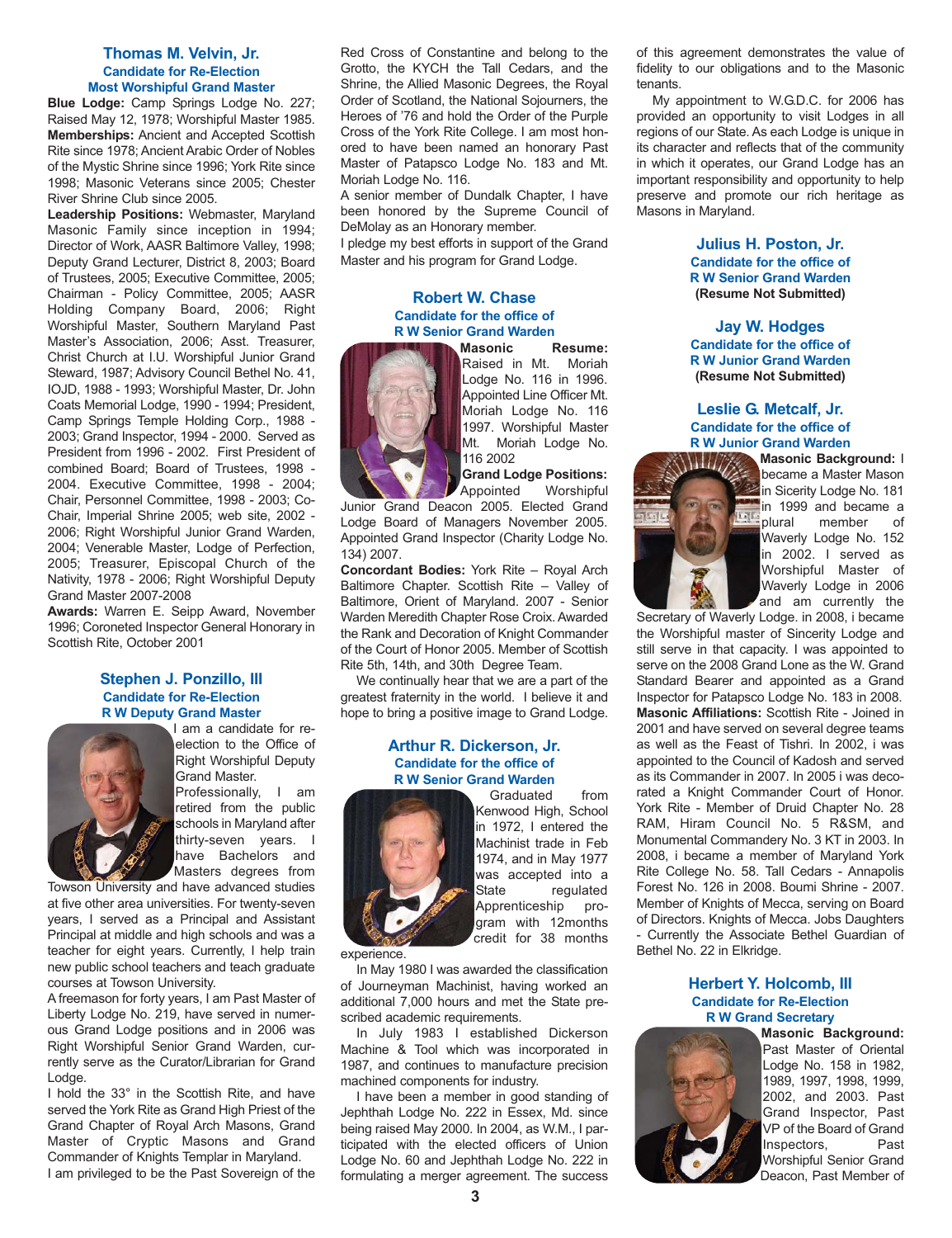the Board of Managers, Past President of the Past Master's Association of Baltimore City/County and currently is the Right Worshipful Grand Secretary.

**Masonic Affiliations:** Scottish Rite, York Rite, Tall Cedars, Shrine, Knights of Mecca, Masonic Veterans Association.

#### **William E. Gyr Candidate for Re-Election R W Grand Treasurer**



**Masonic Background:** Past Master of Tuscan Lodge No. 202 and a plural member of Ionic No. 145. Currently serving as Right Worshipful Grand Treasurer. **Education:** Certificate in

Accounting from Johns Hopkins University. This

curriculum is all the Major Accounting subjects required for an Accounting Degree. Subsequently received a Bachelor of Science Degree in Business Management from the University of Baltimore. Attended frequent seminars in Finance, Management, Technology, Personnel and General Office Administration to keep current on these topics.

**Professional Experience:** Supervised all Accounting functions including Accounts Receivable, Payable and General Ledger. Controller positions have included the duties of preparing Financial Statements, Budgets, Systems Design and report analysis. Serving as Controller, I have been the primary representative with Auditors, Banking operations, Insurance Agents and Employee Benefit providers.

Currently semi-retired, I am the Controller for a Manufacturing and Installation company serving as a sub-contractor to the building industry. **Masonic History:** Former DeMolay, Tuscan Chapter, Legion of Honor; Past Patron Gleaner Chapter No. 49, OES; Past Associate Guardian, Bethel No. 48, IOJD, Reisterstown. Master of Tuscan Lodge in 2000. Currently serving as Vice President, Board of Grand Inspectors for the Central Region, Grand Inspector to Lebanon Lodge No. 175 and Worshipful Grand Pursuivant 2005-06. Member of Masonic Veterans Association.

#### **R. Bruce Tanner Candidate for the Board of Trustees**

**Masonic Background:** 25 year member of



Door to Virtue Lodge No. 46 in Westminster serving as Worshipful Master in 1990, 2002, 2003 and 2004. Served as Worshipful Grand Sword Bearer and Worshipful Junior Grand Deacon for the Grand Lodge of<br>Maryland. Currently Maryland.

Chairman of the Committee on Reinstatements and a member of the Masonic Trial Commission. Grand Inspector for Mt. Ararat Lodge No. 44 in Bel Air and Aberdeen Lodge No. 187 in Aberdeen.

**Professional:** Retired as a Captain from the Maryland State Police in 2004, after almost 29 years of service, and returned as a civilian where he is currently the Civilian Manager for Recruitment and Selection for the Department of State Police. Assignments included: Troop Commander of the Western and Central Regions of the Field Operations Bureau; Commander of the Human Resources Division and Westminster, Hagerstown and Frederick Barracks; Central Region Commander of the Criminal Investigation Division; flight paramedic in the Aviation Division and member of the Superintendent's Staff. **Educations:** B.S. in Journalism from the

University of Maryland and an M.S. in Management and Community Development from the Johns Hopkins University.

#### **Henry C. McDonald, Jr. Candidate for the Board of Trustees**

**Masonic History:** I was Raised in Concordia



Lodge No. 13 in 1997. Installed as Worshipful Master in 2001. I served for three consecutive terms during which time Concordia Lodge received the Grand Master's Award with Distinction each year. I lcurrently chair the Catechism Committee and

have chaired or served on numerous others. Plural member of Washington Lodge No. 3.

**Grand Lodge:** I was elected R.W. Junior Grand Warden, 2007, and appointed President, Board of Grand Inspectors, 2007. I am also chairman of the Hospitality Committee. I served in the 2004 Grand Line as W.G. Sword Bearer and was appointed a Grand Inspector in 2002.

**Masonic Affiliation:** Scottish Rite - Past Director of Work, Degree Master 18º, Diplomat for the Valley of Baltimore, Fraternal Relations Committee. In 2007, I received the 33º Inspector General (Honorary). Appointed to the Lodge of Perfection in 2001, I currently serve as Venerable Master. Boumi Shrine - Member of Ambassadors, Highlanders and Past President of Knights of Mecca. Boumi Ceremonial cast. I became a Nobel in 1998.

**Professional:** BS in Commerce, University of Virginia, 1961; MBA in Finance, George Washington University, 1969. Since 1989, I have been an active Realtor specializing in the acquisition and sale of investment properties. I have professional experience in real estate financing, development, and property management. From 1973 – 1989, I was president of a Baltimore based investment banking and financial consulting firm. In addition to my duties as CEO, I was involved in providing client services in real estate finance and development, working with owners/executives, attorneys, and accountants in the acquisition and marketing of properties. Previously, I was a regional manager for a NYSE member firm where I had begun my career as an account executive.

#### **David L. Schneider Candidate for the Board of Trustees**



**Masonic background:** Howard Lodge No. 101; Initiated March 18, 1963 - Passed April 15, 1963 -Raised May 13, 1963; Worshipful Master 1971; Served as Ritualist, Audit Committee, By - Law Committee, Treasurer and Secretary, Present

member of the Board of Trustees. York Rite 1963; Boumi Temple, A.A.O.N.M.S., Baltimore Maryland 1963; Scottish Rite of Freemasonry, S.J. USA Valley of Baltimore Orient of Maryland 1992 received KCCH in 2005; Tall Cedars of Lebanon 2003; Baltimore Forest No. 45; Grand Lodge of Maryland; Elected Right Worshipful Senior Grand Warden for 2005; Appointed Worshipful Grand Lecturer November 2004; Appointed Grand Inspector 1999 and served six years for Ionic Lodge No. 145, Composite Lodge No. 212 and Sharon Lodge No. 182; Served as Worshipful Junior Grand Deacon 2001; Served as Vice-President of the Northern Region Board of Grand Inspectors 2002-200; Served on the Board of Managers 2001-2004; Appointed to the Grand Masters Long Range Planning Committee 2003 and 2004; Appointed to the Committee for Long Term Leasing Project 2004

> **Charles L. Carmichael Candidate for the Stephen J. Ponzillo, Jr. Memorial Library/Museum Board of Directors**



**Masonic History:** Past Master of Pythagoras Lodge No. 123. Chairman Auditing Committee – Pythagoras Lodge No. 123. Vice President of Board of Grand Inspectors for Baltimore South, Member

of Grand Lodge Leadership Training Committee. Scottish Rite: 33º Inspector General (Honorary); General Director of Work. Line officer for Meredith Chapter of Rose Croix. Board member for Knights of Mecca, Boumi Temple, AAONMS.

**Professional:** Board of Directors for Coal Export Services International. Regional Vice President for Inchcape Shipping Services. Board of Directors for Baltimore Maritime Exchange.

**Education:** 1977 Graduated (Cum Laude) Virginia Wesleyan College – BA; 2008 College level training in non-profit management

**Community:** Various positions at Christ Episcopal Church and All Hollows Episcopal Church; Leadership roles in the South River Federation, a 501 (c) 3 organization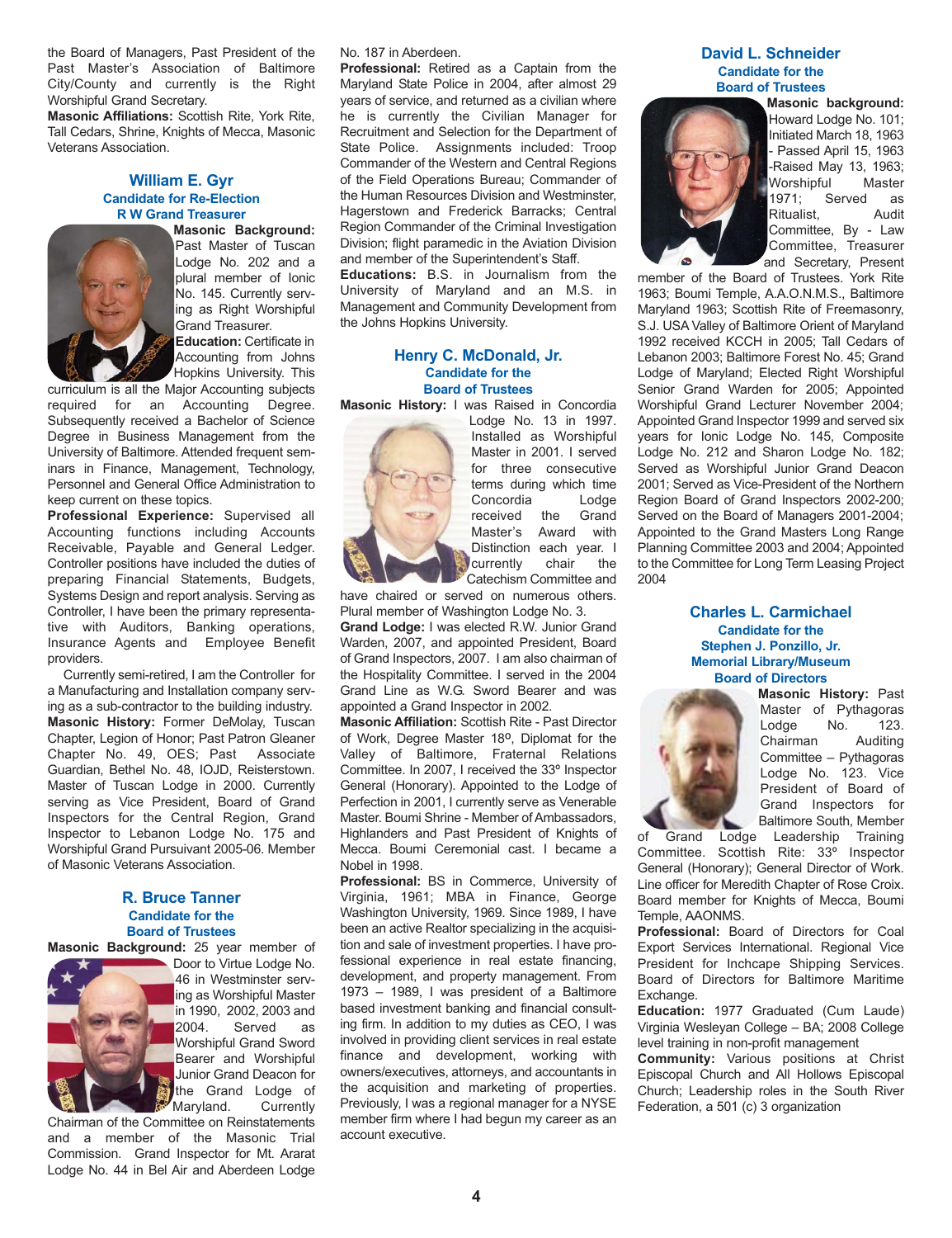**Joseph F. Chalker Candidate for the Stephen J. Ponzillo, Jr. Memorial Library/Museum Board of Directors**



**Masonic** History: Member of Door to Virtue Lodge No. 46, WM in 1967, Secretary from 1976-1998. Elected RW Sr. Grand Warden 1986. Excellent High Priest of Carroll Chapter No. 31 1966-67, 1974- 75; Excellent Grand High

Priest, Grand Chapter 1997; President of the Council of Anointed High Priests of Maryland 1984, Treasurer 1996-Present; Thrise Illustrious Master of Carroll Council No. 7 1963-64, 1970- 74; Past Most Illustrious Grand Master of Grand Council R&SM of Maryland 2001; Commander of Carroll Commandery No. 17, 1978-79, 1998- Present. Past Right Eminent Grand Commander of Grand Commandery of KT of Maryland 1993; Preeminent Governor of Maryland York Rite College No. 58 1994; Celebrant of Maryland College Societas Rosicruciana in Civitatibus Foederatis 1996; Prior of Francis Scott Key Priory No. 14, Knights of the York Cross of Honour 2001; Past Patron of Door to Virtue Chapter No. 94, OES; Past Associate Bethel Guardian of Bethel No. 31; Dad Advisor of Westminster Chapter, DeMolay. **Professional:** President of the Maryland Music Educators Association 1972; Member of the Executive Board and Historian of the 454th Bombardment Group Association, Inc. 1986- 2007, Chair of Editorial Committee for the publication's "454th Memories" and "Bombing Missions and Related Stories"; Treasurer of the Carroll County Community Concert Association 1986-2007; Duty as Education and Training Officer of the 9508th Air Reserve Sqdn.

#### **John B. Grieve Candidate for the Stephen J. Ponzillo, Jr. Memorial Library/Museum Board of Directors**



**Masonic History:** Member of Highland Lodge No. 184, WM in 1998-2000, 2006-2007. Grand Inspector for Tuscan Lodge No. 202 and Jephthah Lodge No<mark>.</mark><br>222. Appointed W. Appointed W. Grand Pursuivant in 2009. Excellent King of

Tuscan Chapter No. 42. Marshall for Hiram Council No. 5. Volunteer in Grand Lodge Library **Professional:** Mechanical Engineer Apprenticeship - 5 years; Seagoing Marine Engineer for British India Steam Navigation Co. Ltd. for 8 years.Design Engineer Draftsman for 3 years. Assistant Chief Engineer for 2 years and Chief Claims Officer for 4 years at Marine Industries Ltd. in Sorel, Quebec, Canada. General Manager of Philly Ship of Baltimore for 5 years. Assistant Yard Manager and Estimator for General Ship Repair Corp. for 10 years.

#### **Mark E. Hartz Candidate for the Stephen J. Ponzillo, Jr. Memorial Library/Museum Board of Directors (Resume Not Submitted)**

**Robert H. Hill, Jr. Candidate for the Stephen J. Ponzillo, Jr. Memorial Library/Museum Board of Directors (Resume Not Submitted)**

#### **Albert C. Kaestner Candidate for the Stephen J. Ponzillo, Jr. Memorial Library/Museum Board of Directors**

**Masonic History:** Member of Tuscan Lodge No. 202. Worshipful Master in 1981 & 1982. Treasurer in 2008 & 2009. Appointed W. Grand Standard Bearer, 1985. Committee member and Treasurer of Monument 2000 and Walk of Remembrance project.

**Professional:** In 1953, joined the E.A. Kaestner Company, a family owned business which was founded in 1875. While working with other family members, became Presient and owner in 1988. Semi-retired in 2005 to join with Mary Lou Kaestner in managing her real estate office, Re/Max Greater Metro.

**Education:** Baltimore Polytechnic Institute B course graduated 1949. Johns Hopkins University BS Business/Engineering graduated 1953.

> **Donald M. Miller Candidate for the Stephen J. Ponzillo, Jr. Memorial Library/Museum Board of Directors (Resume Not Submitted)**

> **C. Edward Poarch Candidate for the Stephen J. Ponzillo, Jr. Memorial Library/Museum Board of Directors**



**Masonic Background:** Member of Howard Lodge No. 101. Past Master 1998, 1999 (Mystic Circle No. 109), Past Grand Inspector (2002-2008), W.J.G.D. in 2009 , Grand Commandery York Rite. **Professional:** 1999 to the

present - Foreman Superintendent - Banner Masonry Inc. Involved in projects requiring secret service clearance. 1994 to 1998 - Executive Director - Maryland Foundation For Fair Contracting, Inc. Prevailing wage monitoring for Davis-Bacon, Maryland

State Prevailing wage under COMAR and Baltimore City to prevent fraud and misclassification of employees as independent contractors. 1990 to 1994 - Business Manager for Local No. 1 Bricklayers and Allied Craftsmen of Maryland. Run the day-to-day operations of the hiring and referral hall, representing the members of the

local union. Apprentice instructor and Joint Training Committee member for 14 years. Apprenticeship Training Director for 3 years (1991 to 1994). Trustee for Pension Fund for BAC Local No. 1. Trustee for the Annuity Fund for Local No. 1. Trustee for the Health & Welfare Fund for Local No. 1. Trustee for the Vacation Fund for Local No. 1. Trustee for the Joint Apprenticeship & Training Council for Local No. 1. Trustee for The Baltimore Building and Construction Trades Council (12 affiliated unions) in Maryland.

**Education:** I completed my teaching certificate for apprenticeship in 1976 from Essex C.C. BS Degree from UMBC in 1984. I went to the George Meany Center for Labor Studies form 1978 to 1997

> **Spyridon G. Treklas Candidate for the Stephen J. Ponzillo, Jr. Memorial Library/Museum Board of Directors**



**Masonic Career:** Joined Amicable-St. Johns Lodge No. 25 in 1986. Served as Worshipful Master of St. Johns Lodge No. 34 in 1991. Member of the Past Masters Association for Baltimore since 1991. Served as a Grand

Inspector 1995-2001. In 1997 served as Worshipful Grand Standard Bearer for the Most Worshipful Past Grand Master John C. Naquin. In 2002 accepted an appointment for Grand Inspector and since serving as Vice-President of the Board of Grand Inspectors for Baltimore South. Chairman of the Masonic Law School for Baltimore North and South region from 1997 to 2001 and from 2002 to present. Grand Representative of the Grand Lodge of Greece to the Grand Lodge of Maryland. Joined Scottish Rite in 1991. In 1997 invested with the rank of Knight Commander Court of Honor. Served as Wise Master for the Lodge of Rose Croix in 2001. Since 1992 involved in multiple Scottish Rite administrative and ritualistic degree teams. Currently involved in multiple speaking parts in various Scottish Rite degrees. In October of 2005 coroneted with the honorary 33rd Scottish Rite Degree. Member of the Royal Arch Tuscan Chapter No. 42. Member of the Hiram Council No. 5. Member of Monumental Commandery No. 3. Member of Baltimore Forest No. 45. Member of the Royal Order of Scotland. Member of the Scottish Rite Research Society.

**Professional Career:** I Graduated from Towson State University with dual major in Computer Science and Mathematics. Received a Master's Degree in Computer Science from Johns Hopkins University. I have been employed by Baltimore Aircoil Company Inc since 1988. Going through several positions in the Information Technology Department, currently I am the System/Database and Security Administrator for the company's Oracle-PeopleSoft Enterprise Resource Planning system.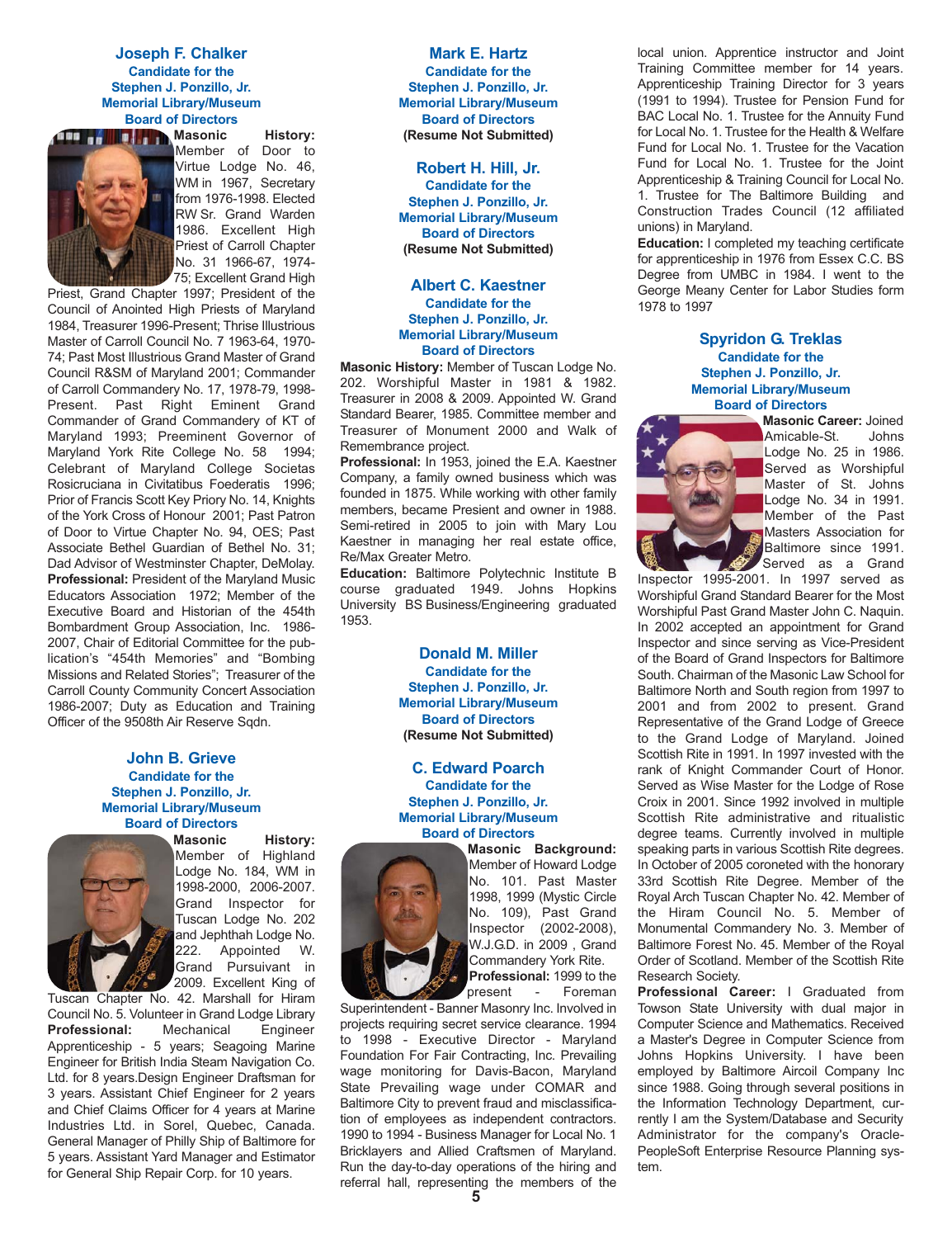#### **John A. Young, Jr. Candidate for the MCM, Inc. Board of Directors**



My Masonic history begins June 20, 1970 when I was raised to Master Mason in Ionic Lodge No. 145. I served as the Worshipful Master in 1976 and was appointed Lodge Secretary in May 1980 when the then current Secretary passed. In

December, of 1980, I was elected Secretary and continued to serve until January 2001. I was elected Right Worshipful Deputy Grand Master at the November 2000 Annual Grand Lodge Communication and served with Most Worshipful Grand Master Bennie G Owens during 2001 and 2002. I was elected Most Worshipful Grand Master at the November 2002 Annual Grand Lodge Communication and served as Grand Master during 2003 and 2004. During my terms as DGM and GM and also as a PGM I served on the Board of Directors of the Masonic Charities of Maryland, Inc.

## **Masonic Charities of MD, Inc. Annual Golf Tournament**

The Masonic Charities of Maryland Annual Golf Tournament will be held on October 12, 2009 at Rocky Point Golf Course. All the details and registration forms will be provided in the next issue of the Free State Freemason.

For more information contact Bob Ivey at mcmgolf@comcast.net

I would also like to include some type of thank you to our 2008 sponsors just to recognize them for their support with making last years tournament a huge success. I listed the sponsors below.

A very special Thank You to our 2008 Sponsors:

Joan A. Birmingham, Attorney at Law

Patapsco Lodge No. 183

The Acacia Club of Dundalk

Bob Bell Pontiac GMC KIA

Hooters in Towson

Friedman & Friedman, LLP Attorney's at Law

Adherence Lodge No. 88

Singleton Funeral Home

Premier LLC Williamsburg Vacations Angle Inn

Complete Management Services Inc

Bromwell Jewelry Center, Inc.

Herbert Y. Holcomb III RW Grand Secretary Masonic Temple Foundation, Inc

Tuxedo House

Jilly's Bar & Grill

- Liberty Lodge No. 219
- Ruck Funeral Homes

Chuck's Body and Fender, Inc

Mid Atlantic Insurance

Della Rose's Restaurant

Maryland Demolay

A New Way Clinic

## **Honors to the Grand Lodge of Maryland**

The 2009 Conference of Grand Masters of North America, named Most Worshipful Grand Master Thomas M. Velvin, Jr. Chairman of the Time and Place Committee. This committee is charged with reviewing the applications of Grand Jurisdictions who wish to be considered as future hosts of the Conference of Grand Masters of North America. The term runs through the 2010 Conference and marks the second time 4 years a Grand Master of Maryland has been selected by the conference to chair a committee.

Additionally, MWPGM Ronald G. Bélanger was nominated and elected to serve a threeyear term on the Masonic Renewal Committee. This committee has been mandated by the Conference of Grand Masters of North America to establish an Internet Library aimed at providing educational material for use by every Grand Lodge Jurisdiction, more importantly, for use by every Mason. Congratulations M.W. Sirs!

## **Greetings from the Boumi Oasis**

As we enter into the Spring of the year, Brethren we greet each of you and look forward to the coming months. Boumi will be busy as usual. Coming events will be the Carnival at 5050 King Avenue starting May 11 through May 17. This would be a great chance for those of you who have never been to our Temple to see it. But more importantly, it would be an opportunity for you to bring you children and grand children here to enjoy one of the days. Anyone interested please call Paul Reinke at 410-977- 3071 or cell: 240-925-1886.

What a great evening we had on January 30 when the Knights of Mecca installed their officers. And when I, along with the Henry McDonald, the out going President; Marlin Mills, the newly installed President and the Chief Rabban Ronald Carlson were able to present to the Most Worshipful Grand Master his Boumi Fez. But that night our Grand Master turned the table on us by surprising the Potentate with a presentation of a special Masonic apron. What an honor that was! I cannot thank the Grand Master enough.

What a great Masonic Family we have in Maryland. The relationship each of our organizations have, is without a match anywhere. However, it's the responsibility of all of us to work together to maintain and continue to interface and communicate with all of the supporting organizations. As we help ourselves, we need to remember that we are all a part of the Masonic Family and are responsible to support our Lodges.

Boumi has planned two trips this year. The first will be held in late May. This will be a 12 Night Scandinavia and Russia Cruise May 20, 2009 through June 2, 2009 and a second trip in October flying from Baltimore to San Diego and taking a cruise to the Mexican Riviera.

We wish for the Most Worshipful Grand Master and his Officers an outstanding and safe year as they travel throughout the State with their Regional meetings and other programs.

## **Seat Pleasant Lodge No. 218 Makes a Move**

Seat Pleasant Lodge No. 218, AF & AM was chartered on May 10, 1927 under the Grand Lodge of Maryland. At that time, the lodge was established above the Seat Pleasant building and Loan and a grocery store on Roosevelt Ave. in Seat Pleasant, Maryland.

Due to continued growing pains, the members of Seat Pleasant began to seek a location that would allow for a custom building for their lodge. In 1957, several locations were scouted, the lodge deciding on a location on Marlboro Pike in District Heights, Maryland.

On October 25, 1957 the 218 Temple Holding Corporation purchased the Moore property at Marlboro Pike and Washington State Road. The building was designed by a member of the lodge, Past Master C. William McPherson. The dedication ceremony for the temple was held on April 3, 1965 with a cornerstone laying ceremony.

On March 8, 2002, due to rising costs and the decline of active membership, the Temple Holding Corporation had made a very difficult decision and sold the lodge temple to the District Heights Church of Christ. At this time, Seat Pleasant Lodge began renting space from the Oxon Hill Temple Holding corporation. Again, due to declining active membership and lodge participation the lodge members had another difficult decision to make.

In December 2007, the lodge met and began discussing what should be done with the lodge. Given the many options suggested, a vote was taken May 2008 to move from Oxon Hill and rent space at Centennial Lodge Temple, Upper Marlboro, Maryland.

The membership felt that this would move the lodge closer to the members who live in the area and make the "only daylight lodge in southern Maryland" more centrally located. Seat Pleasant Lodge remains active but still suffers as many lodges do with only a few committed brothers who attend regularly and take a "chair".

However, In moving to Centennial we are located better to suit our members and others who might wish to attend a day light Lodge. Also, there is ample parking and the Lodge room is at ground level. And attendance has increased. We had an active autumn picnic with food and entertainment and are holding a special Lodge meeting in November at the House of the Temple, Washington, DC. Hopefully, the word will get passed among brethren in the area who can't attend their mother lodge due to the meetings held at night and will consider visiting Seat Pleasant on the First Saturday of the month at 10:00am.

We are located at Centennial Lodge Temple, 6110 Croom Station Rd., Upper Marlboro, MD 20772. Our email address is; Lodge218@comcast.net. PLEASE come out and join us.

Fraternally, James L. Davis, III Potentate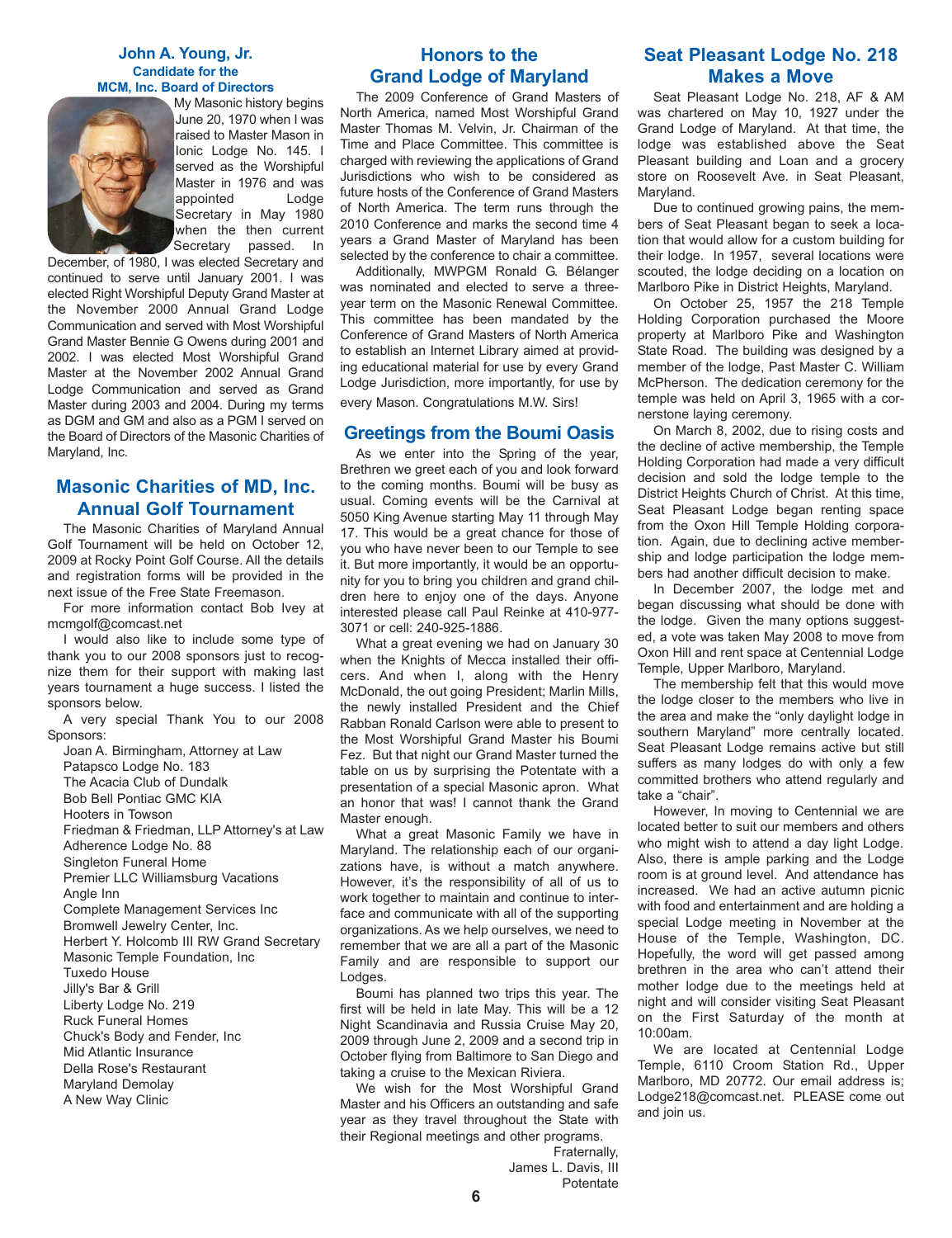## **Maundy Thursday & Feast of Tishri**

On April 9, 2009, the Scottish Rite will be having our annual Maundy Thursday Open Ceremonies, beginning with the Mystic Banquet at 7:00 PM, followed with the ceremony of Extinguishing the Lights. We will also have a guest speaker that evening, the Ill. Richard E. Fletcher, 33°, PGM.

October 14th is our Feast of Tishri at 7:00 PM. No feast day in the Scottish Rite of Freemasonry has ever had or will ever have greater significance than the Feast of Tishri. It is the symbolic cornerstone of our Rite. It forms the central theme of most of our degrees. To understand the Feast of Tishri and its symbolic significance to the Scottish Rite, past and present, is to touch the deep meaning, "The very heart and soul of our Fraternity."

All Masons and their families are invited to both of these events. The cost of the meal for each event is only \$15.00 per person. Please call the Scottish Rite Office at 410-243-3200 for reservations.

> Ill. E. Ray Leppo, Jr., 33°, Personal Representative

## **Centennial Lodge No. 174 Annual Friend to Friend Shoot**

Centennial Lodge 174 will hold their annual FRIEND TO FRIEND shoot on April 25th, 2009, starting at 10:00am. The same location, the PG Trap and Skeet Center in Greenbelt , Maryland will be the site of this exciting event. More details to follow soon, please remember to ink in this date!!

Also, in an effort to defray costs. Signs may be purchased for advertising, Business will pay \$100.00 and individuals \$50.00.

Please pass the information along and most especially to men you know that are not Freemasons. What a great opportunity to show our friends that we do have fun!

If you know of a business owner, please pass this information on to them, as the PG Trap and Skeet center is a very active and busy venue where they will get allot of exposure. The cost of the signs are tax deductible as well.

Please contact Ken Wyvill, Chairman, at 240-417-6167 or email him at kenw@smipvd.com with reservations on the signs. Menu and other fee information will be forth coming.

## **Columbia Lodge No. 58 Breakfast**

Columbia Lodge No. 58 will be holding a Buffet style breakfast on the Third Saturday of each month. Menu: Pancakes, Eggs cooked to order, Sausage, Scrapple, Bacon, Home Fries, Biscuits & Sausage Gravy, Toast, Coffee, and Orange Juice.

The event is open to all and is handicapped accessible. Cost is \$6.00 for adults and \$2.00 for children 6 and under for "All you can eat".

The Lodge is located at 6816 Blentlinger Road Frederick, MD 21705. We are just west of the Golden Mile off of Route 40. Don't miss a great breakfast and a chance to support the Lodge at the same time.

## **Odenton Lodge Breakfast**

When the members of Odenton Lodge wanted to help a local community group they do one of the things that they do best, they cook breakfast.

On Sunday January 18th the members of Odenton Lodge in conjunction with their Temple Holding Corporation held a breakfast at the Odenton Masonic Center to Benefit the Anne Arundel Alarmers Association. The Alarmers is a group of volunteers affiliated with the county's department that provide refreshments to emergency responders at the scenes of various incidents.



During an emergency scene when firefighters or police officers are on scene for many hours performing strenuous activities they need water and they need nourishment. These volunteers provide that service. The goal of the breakfast was to provide funds needed to replace the organizations aging mobile kitchen. The cost of the new vehicle is in excess of \$450,000. At the conclusion of the breakfast Worshipful Master Logan E. H. Starr, Sr. presented a check to the association's president for \$937.00.

An all you can eat buffet breakfast is held at the Odenton Masonic Center each month on the second Sunday.

## **The Grand Lodge of Maryland Deluxe Bull & Oyster Roast**

**Day & Date:** Sunday, April 26, 2009 **Time:** Food 2-6 pm, Music/Dancing 3-7 pm **Place:** Grand Lodge Ballroom 304 International Circle Cockeysville, MD 21030 **Price:** \$27.50 per person before April 14 \$35.00 after April 15, 2009 **For Tickets:** Call, Ray Vogel at (410) 527-0289 or (410) 527-0600

**Menu:** On the pit: Beef, Turkey, Country Smoked Ham, Bread, Rolls and Condiments, Oysters on the shell with spicy cocktail sauce, Fried padded oysters, Homemade Maryland Crab Soup, Meat Lasagna, Bar-B-Q chicken, Sauerkraut & Kielbasa, Shells in Tomato Sauce, mashed potatoes with gravy, peas & carrots, Fresh fruit, Cole slaw, Taco salad, Assorted cheeses & crackers, Seasonal vegetables with dips, Pickled beets, Coffee & iced tea, Beer & soda, Sheet cake - last hour of food.

> Tables of 8 or 10 No tickets sold at door

## **Masonic Charities of Maryland Student Assistance Partnership**

The Masonic Charities of Maryland (MCM) and the Maryland Student Assistance Program (MSAP) have enjoyed a productive partnership for more than 20 years, Since 1987, the MCM has supported the Maryland Student Assistance Program. Besides providing the financial needs for the Maryland Student Assistance Program Professionals Association to conduct the yearly and the periodic trainings for MSAP, the MCM works behind the scenes to arrange for other supports (speakers, contacts, etc.) to facilitate the continuation of MSAP, which is designed to identify Maryland teens with problems that may be related to alcohol and other drug use and secure treatment if needed. This valuable and highly confidential program exists in all Maryland secondary schools and is free to all students and parents. On October 21 and 22, 127 new MSAP members were trained at the Grand Lodge. The picture below is of the participants listening to one of the several key presenters who assisted in conducting this training.



During this training, the MCM Board members were recognized and ate lunch with the participants. Many of the trainees expressed sincere gratitude to the MCM for their unflagging support for Student Assistance over the past 20 years. In addition, each February, the Masonic Charities supports the continuing education of MSAP members by sponsoring the keynote speaker at the annual MSAPPA Conference held in Ellicott City. More than 500 Student Assistance professionals---school staff members, law enforcement personnel, treatment providers, and others---convene on that day to enhance their knowledge of the factors and issues affecting Maryland youth. Many thanks to our brother Masons for your generous contributions to the Masonic Charities of Maryland that permit this partnership between Maryland Masons and the Maryland Student Assistance Program to flourish to help our atrisk youth.

#### **Rebuilding a Courthouse**

Two years ago, the 100 year old courthouse in Berkeley Springs, WV caught fire and was destroyed. On Saturday, January 24th, the PGMs of West Virginia invited our PGM Ron Bélanger to join the brethren of Deford Lodge No. 88 in Berkeley Springs, along with the GM and Grand Line of West Virginia to lay the new cornerstone of the courthouse.